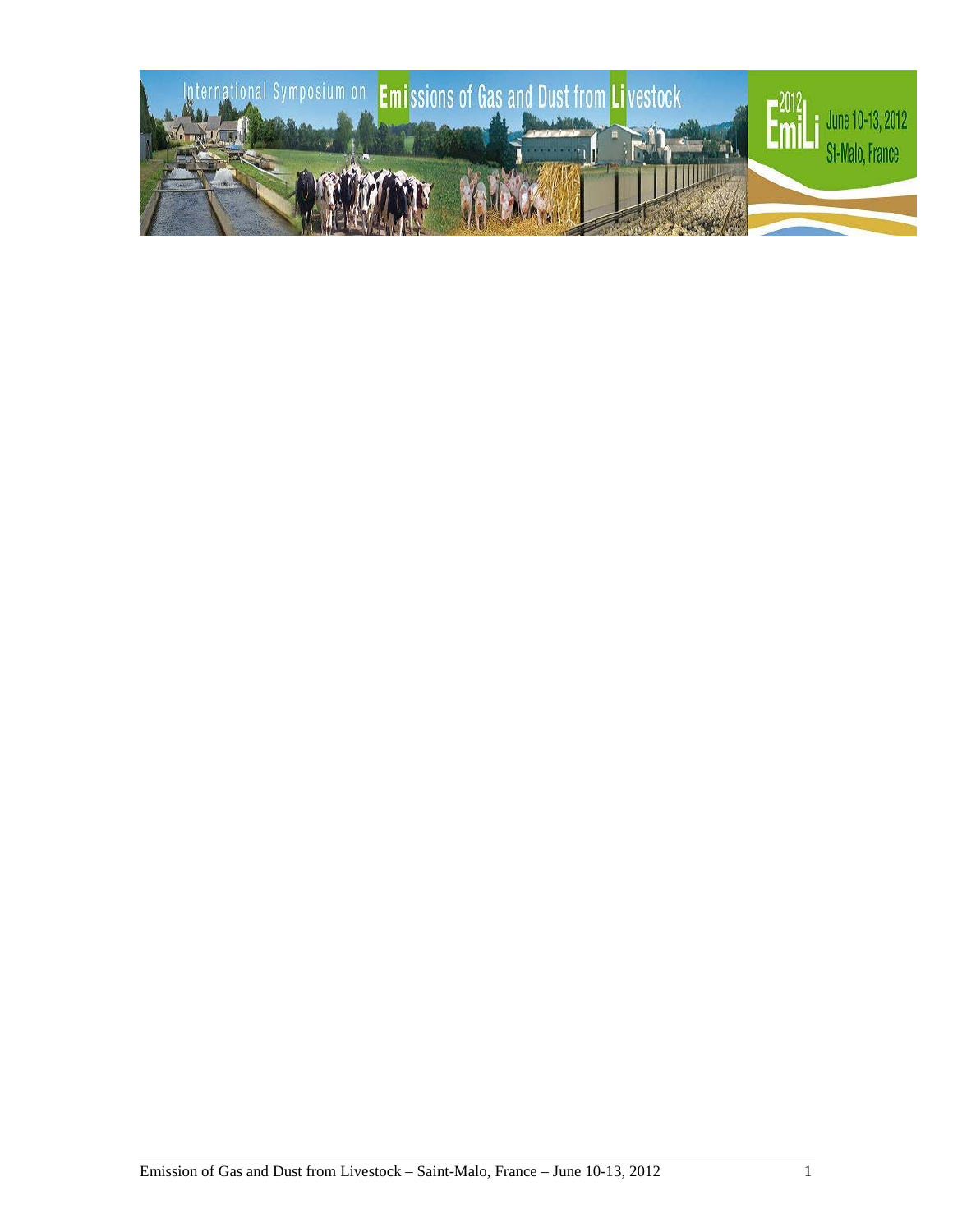# **AMMONIA EMISSIONS FROM DUTCH AGRICULTURE IN 2020 ESTIMATION AND UNCERTAINTIES**

# LUESINK, H.H. $^1$ , HOOGEVEEN, M.W. $^1$ , BLOKLAND, P.W. $^1$

# <sup>1</sup> Wageningen University and Research Centre, Agriculture Economics Research Institute (LEI), The Netherlands;

**ABSTRACT** The results show that ammonia emissions from agriculture in The Netherlands amounts 100m kg in 2020. Compared to 2007, ammonia emissions will fall by 20m kg. This drop in ammonia emissions is primarily the result of low-emission animal housing (a decrease of 10m kg) and the application of animal manure (a decrease of 9m kg). The estimated ammonia emissions in 2020 can differ by a range of approximately 5%. Important uncertainties are: the developing of manure processing, the number of dairy cattle, and whether or not to continue the derogation. For the reducing goals of the ammonia emission the Netherlands Environmental Assessment Agency requires insight into ammonia emissions from agriculture in 2020. The ammonia emission depends on agricultural practices and legislation, that's why they had to be taken into account for future developments. Analysed in this study is:

- What the ammonia emissions will be in 2020;
- What the effects of uncertainties are on the ammonia emissions in 2020.

The ammonia emissions are calculated with MAMBO, a model that simulates supply and demand of manure on the Dutch manure market. The number of animals and crop acreages are derived from the LEI study of Silvis et al (2009).

**Keywords:** Ammonia emission, prediction 2020, The Netherlands, modeling, uncertainties

**INTRODUCTION** For the reducing goals of the ammonia emission the Netherlands Environmental Assessment Agency requires insight into ammonia emissions from agriculture in 2020. The ammonia emission depends on agricultural practices, number of animals, crop acreages and legislation, that's why they had to be taken into account for future developments. Therefore the next questions are analysed:

- What are the ammonia emissions in 2020 and what are the fundamental assumptions?
- What effects do the uncertainties have on for a number of relevant parameters and on the ammonia emissions in 2020?

The objective of the paper is to present a method to calculate future ammonia emissions including the development of the agriculture structure, the technological development and relevant legislation. In the next section the used method and data are described. Paragraph two describes and discusses the results. This paper ends with the conclusions of the study.

# **1. MATERIAL AND METHODS**

# **1.1 Activity data**

In order to be able to calculate the ammonia emission in 2020 assumptions should be made concerning the development of the agricultural farm structure, technological development and the amount of legislation. From a study aimed at the development of the agricultural sector (Silvis et al., 2009) the next assumptions are derived:

- The lifting of the milk quota in 2015;
- A 16% increase in national milk production between 2007 and 2020;
- A 1.1% increase in milk production per animal per year;
- The lifting of the animal permit requirement for pigs and poultry in 2015;
- Usage norms from the  $4<sup>th</sup>$  Dutch Nitrate action programme;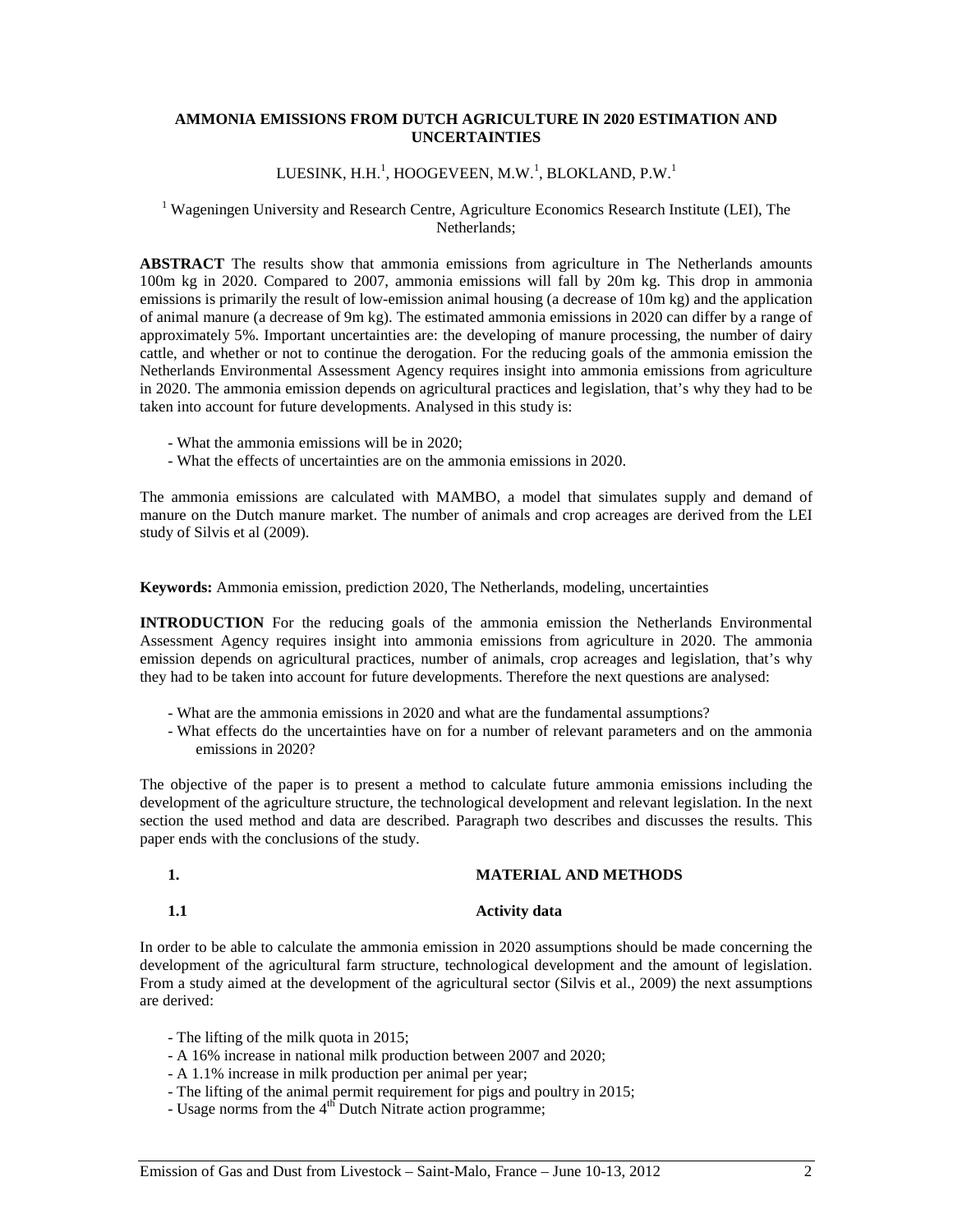- The amount of manure processing.

Next the ammonia emission reducing effects of policy and new technology are estimated and an inventory is made about the expected activity data in 2020 (Hoogeveen at al., 2010) of:

- Low emission housing. In 2013, at least all pig and poultry farms must have housing systems with low ammonia emissions, due to the 'housing system decision' of the Dutch government. Farms around Natura 2000 areas and farms who want to keep more animals, have to go even further: they need air washers. Dairy farms with newly build stables that keep the animals inside must keep them in housing systems with low ammonia emissions. With this information experts estimate that in 2020 about one third of the pigs and poultry is housed in stables with air washers and two third in housing systems with low ammonia emissions. It is expected that 30% of the cattle is housed in housing systems with low ammonia emissions and 70% in traditional housing systems;
- Grazing time of grazing animals. With drawing true of trends it is estimated that in 2020 37% of the dairy cattle will be kept the whole year inside;
- Application techniques. The application techniques that are used in 2020 are based on an inventory from 2005 and the changes in the government rules for manure application in 2008;
- Emission factors for housing and application. The emission factors from housing systems are all based on the RAV (Regeling Ammoniak en Veehouderij) and for application on Van der Hoek, 2002.

### **1.2 Method**

At the beginning of the 1980s, LEI started with the development of the 'Manure model' (Wijnands at al., 1984). After big model revisions in 1988, 1997 and 2007 (Kruseman at al., 2008), nowadays the calculations take place with the fourth model generation (MAMBO). MAMBO can be used to calculate nutrient flows, ammonia emissions, dust and the greenhouse gases methane, dinitrogenoxide and nitrogen oxide (Luesink at al., 2007; Kruseman at al., 2008). It has recently been used in Reidy et al., 2009 to compare national ammonia (NH3) emission models with each other. In MAMBO five key processes are included.

- Manure production on farms. In this part the ammonia emission from housing, storage and pasture at farm level are calculated as a function of the number of animals, animal types, types of feed, housing types, storage types and grazing time;
- On farm maximum allowed application of manure within statutory and farm level constraints;
- Manure excess at farm level;
- Manure distribution between farms;
- Application of manure resulting in soil loads with minerals. At this place in MAMBO at municipality level the ammonia emission from the application of manure and mineral fertilizer are calculated. The ammonia emission from application is a function of application technique, spreading time, amount of nitrogen and manure type.

# **2. RESULTS AND DISCUSSION**

# **2.1 Ammonia emissions in 2020**

Ammonia emissions from agriculture are estimated at 100m kg of ammonia in 2020. That is lower than the expected policy goal, which is not yet sure, of 104m kg in 2020. The majority of ammonia emissions in 2020 comes from animal manure (90%) and the remaining part (10%) from artificial fertilizers. Animal housing (54%) and application of animal manure (34%) are the major sources of ammonia emission from manure (Table 1). Emissions from grazing and storage of manure will be relatively low. Grazing animals are responsible for almost two third of the ammonia emission, pigs for 23% and poultry and other animals for 12% in 2020.

*Table 1. Ammonia emission from animal manure in The Netherlands in 2020 in m kg of NH3*

| Source | Animal kind |      |         |       |
|--------|-------------|------|---------|-------|
|        | Grazing     | Pigs | Poultry | Total |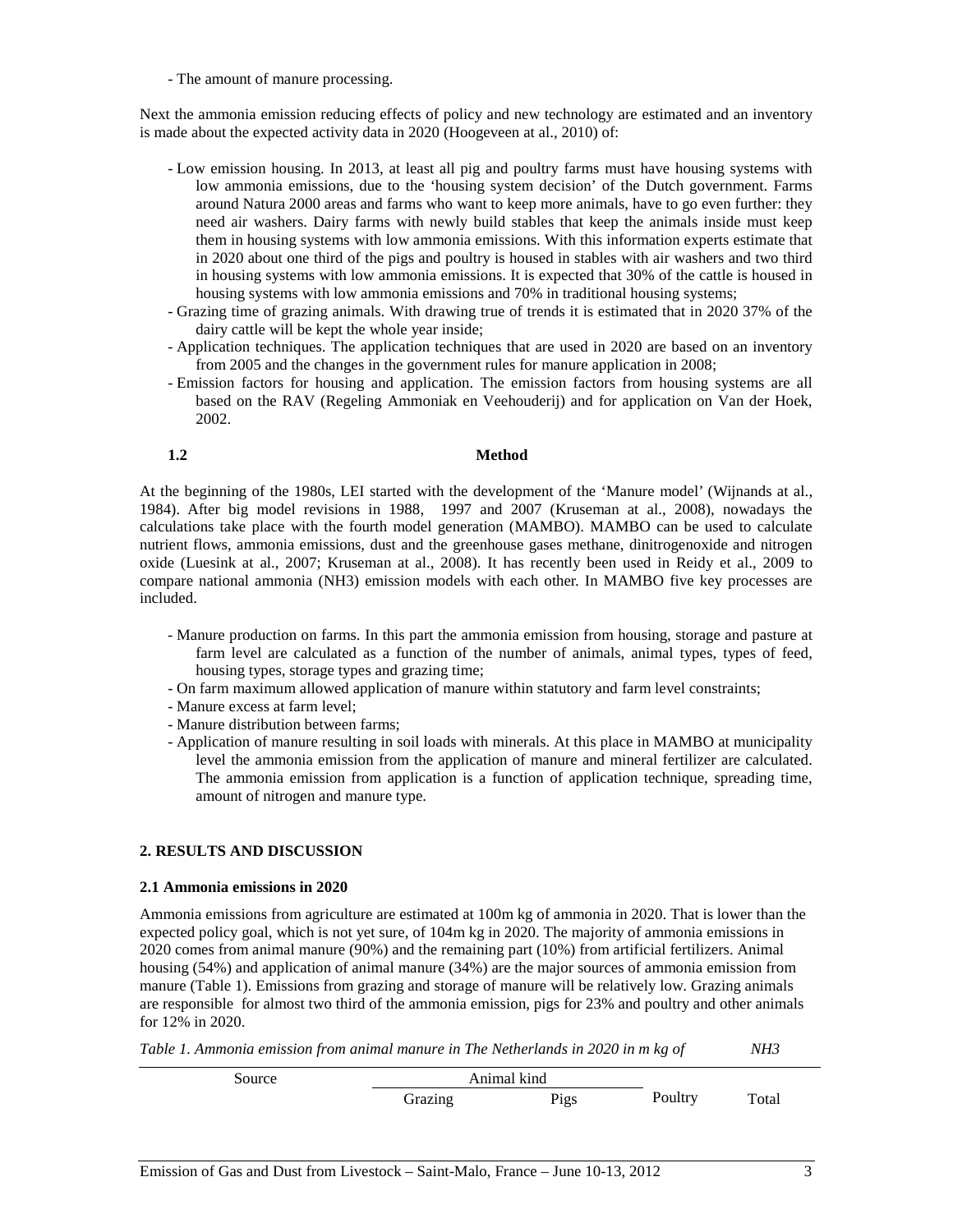|       |             | animals |                          | and<br>other |      |
|-------|-------------|---------|--------------------------|--------------|------|
|       | Housing     | 28.4    | 11.6                     | 6.8          | 46.8 |
|       | Storage     | 0.8     | 0.3                      | 3.5          | 4.6  |
|       | Grazing     | 6.5     | $\overline{\phantom{a}}$ |              | 6.5  |
|       | Application | 22.3    | 8.9                      | 0.4          | 31.6 |
| Total |             | 57.9    | 20.9                     | 10.7         | 89.5 |

## **2.2 Changes in ammonia emissions between 2007 and 2020**

Compared to 2007, ammonia emissions from animal husbandry will fall by 18% (Table 2). This drop in ammonia emissions is primarily the result of low-emission animal housing from pigs and poultry (a decrease of 10m kg) and of application of animal manure (a decrease of 9m kg). Due to the lower usage norms the amount of manure that can be applied in The Netherlands goes down. In this situation it is no longer possible to apply manure from poultry and a part of the manure from pigs on Dutch agriculture. This manure is processed into energy or manure products which are exported to other countries. Still more cows are kept inside during summertime, with the effect of lower emissions from grazing and higher housing and storage emissions. Since the first of January 2012 it is no longer allowed to keep chickens in cages. This results in higher storage emissions from poultry.

*Table 2. Changes in ammonia emission from animal manure in The Netherlands between 2007 and 2010 (2007= 100)*

| Source      | Animal kind        |      |                          |       |  |
|-------------|--------------------|------|--------------------------|-------|--|
|             | Grazing<br>animals | Pigs | Poultry<br>and<br>other  | Total |  |
| Housing     | 104                | 59   | 68                       | 82    |  |
| Storage     | 114                | 100  | 121                      | 118   |  |
| Pasture     | 83                 | -    | $\overline{\phantom{0}}$ | 83    |  |
| Application | 94                 | 57   | 31                       | 78    |  |
| Total       | 97                 | 58   | 75                       | 82    |  |

# **2.3 Uncertainties**

With scenario analyses it is estimated that the ammonia emissions in 2020 can differ by a range of approximately 5%. Important uncertainties are:

- If manure processing does not develop further, livestock numbers will shrink, which gives a decrease in ammonia emissions by 2.4m kg;
- The number of dairy cattle may increase by an extra 8%, which gives an increase in ammonia emissions by 2.5m kg;
- No derogation results in increased pressure on the manure market and a decrease in livestock numbers, which give a decrease in ammonia emissions by 4.2m kg.

# **3. CONCLUSIONS**

Ammonia emissions from agriculture in The Netherlands are estimated at 100m kg of ammonia in 2020 and can be differ by a range of approximately 5%. Due to low emission housing from pigs and poultry and decline of the usage norms, the emissions drop with 20m kg, compared to 2007.

# **REFERENCES**

Hoek van der K.J., 2002. Uitgangspunten voor de mest- en ammoniakberekningen 1999 tot en met 2001